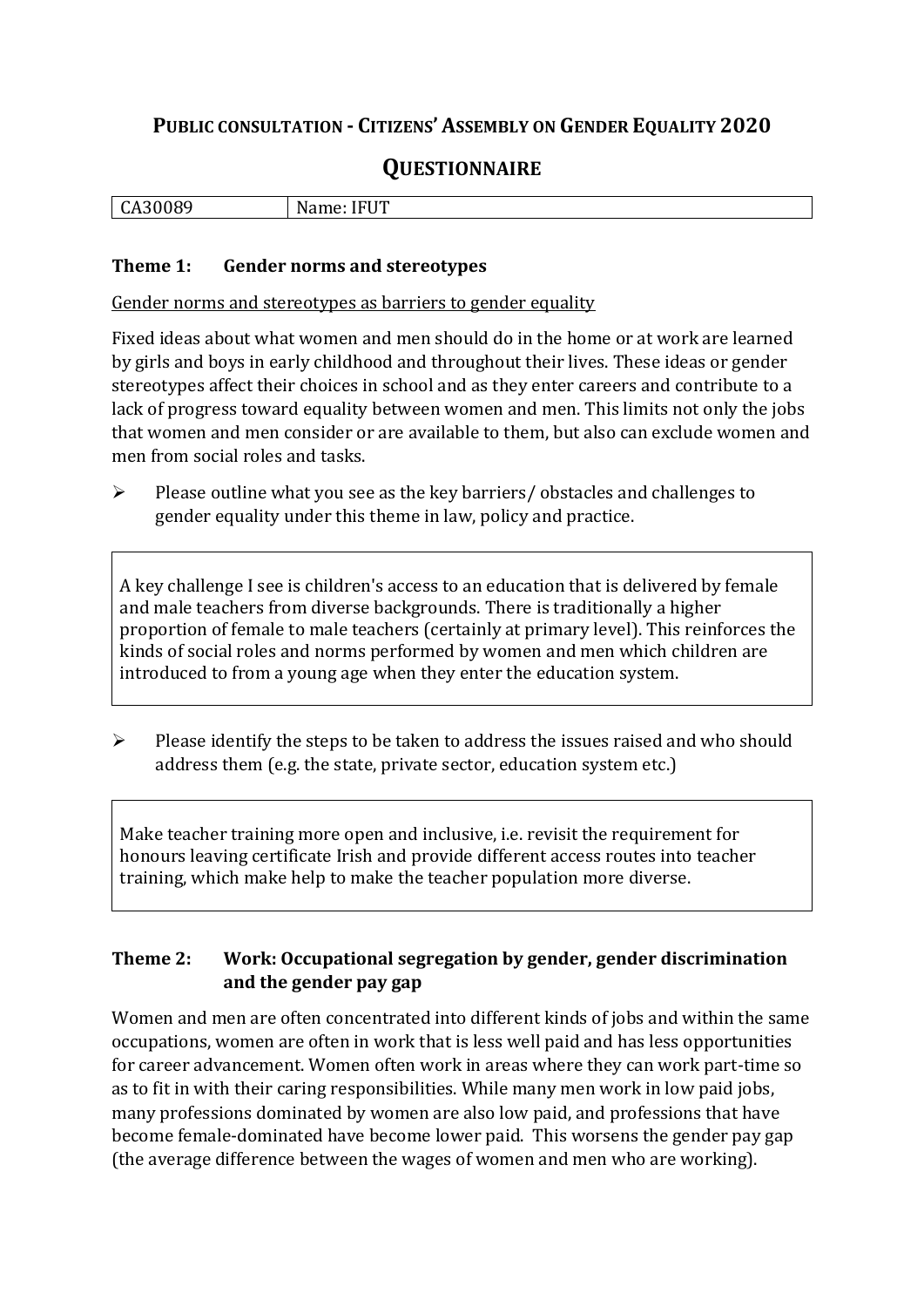➢ Please outline what you see as the key barriers/ obstacles and challenges to gender equality under this theme in law, policy and practice.

The current non-provision of affordable childcare. The inequitable distribution of parental leave.

 $\triangleright$  Please identify the steps to be taken to address the issues raised and who should address them (e.g. the state, private sector, education system etc.)

The state provision of free childcare. Equitable employment policy which requires both parents to take equal parental leave.

# **Theme 3. Care, paid and unpaid, as a social and family responsibility**

Care -- the social responsibility of care and women and men's co responsibility for care, especially within the family

Women remain disproportionately responsible for unpaid care and often work in poorly paid care work. For working parents or [lone parents,](https://aran.library.nuigalway.ie/bitstream/handle/10379/6044/Millar_and_Crosse_Activation_Report.pdf?sequence=1&isAllowed=y) balancing paid work with parenting and or caring for older and dependent adults presents significant challenges. Women are [most disadvantaged by these challenges,](https://eige.europa.eu/gender-equality-index/game/IE/W) yet men also suffer from lack of opportunities to share parenting and caring roles. Despite recent legislation and policy initiatives to support early years parental care, [inequalities in the distribution of unpaid](https://www.ihrec.ie/app/uploads/2019/07/Caring-and-Unpaid-Work-in-Ireland_Final.pdf)  [care](https://www.ihrec.ie/app/uploads/2019/07/Caring-and-Unpaid-Work-in-Ireland_Final.pdf) continue between women and men. The cost of childcare has been identified as a particular barrier to work for women alongside responsibilities of caring for older relatives and dependent adults.

 $\triangleright$  Please outline what you see as the key barriers/ obstacles and challenges to gender equality under this them in law, policy and practice.

Privatisation of childcare provision in Ireland.

 $\triangleright$  Please identify the steps to be taken to address the issues raised and who should address theme (e.g. the state, private sector, education system etc.)

Free childcare provision provided by the State.

#### **Theme 4: Women's access to, and representation in, public life and decision making**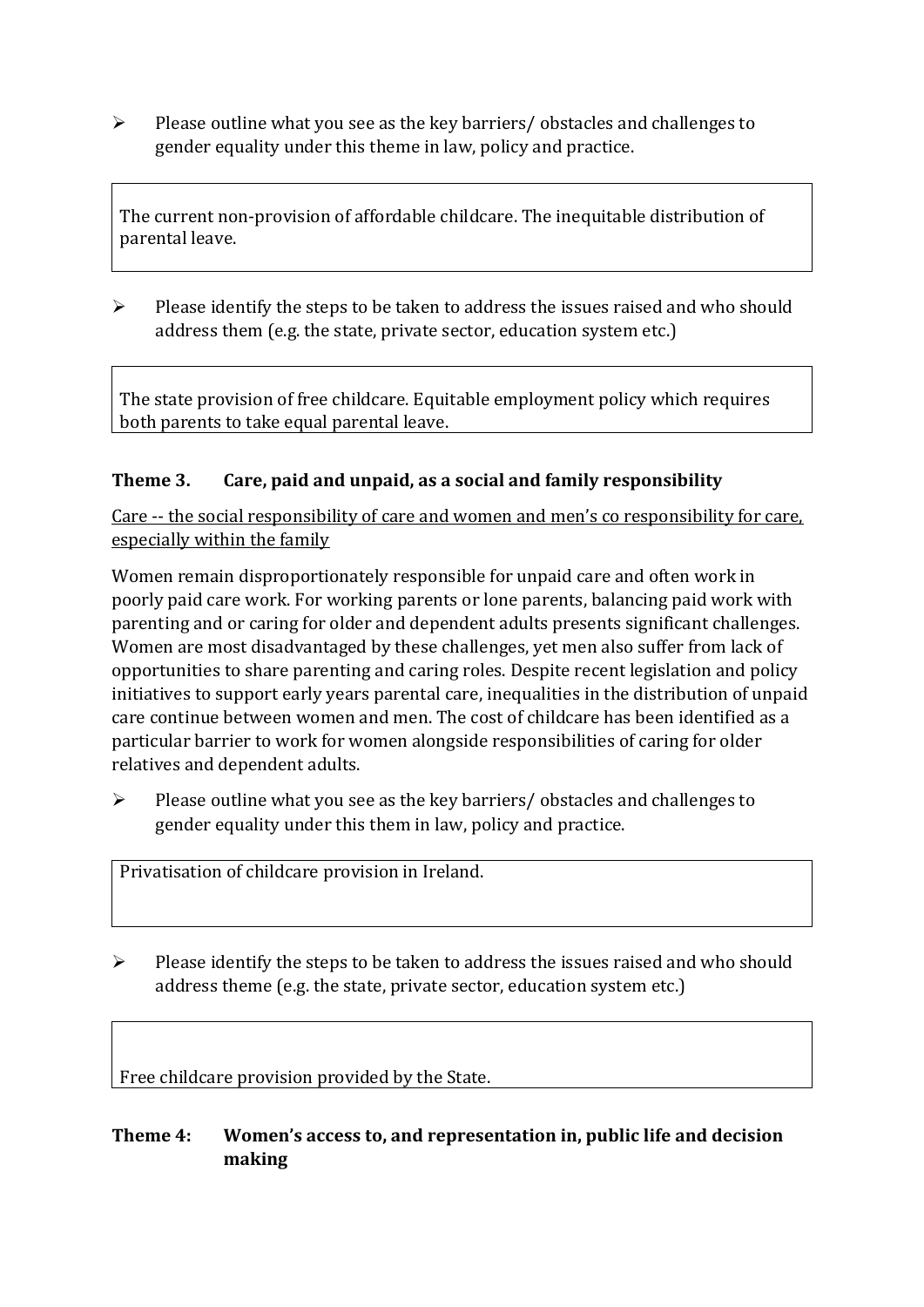Ensure women's participation and representation in decision-making and leadership in the workplace, political and public life

Women are systematically underrepresented in leadership in [economic](https://eige.europa.eu/gender-equality-index/2019/compare-countries/power/2/bar) and [political](https://eige.europa.eu/gender-equality-index/2019/compare-countries/power/1/bar)  [decision-](https://eige.europa.eu/gender-equality-index/2019/compare-countries/power/1/bar)making. Despite the introduction of a candidate gender quota (through the system of party funding) for national political office, and [initiatives](https://betterbalance.ie/) to support women's access to corporate decision-making roles, men continue to dominate leadership positions. There are also issues to be considered around how media represents women and men.

➢ Please outline what you see as the key barriers/ obstacles and challenges to gender equality under this theme in law, policy and practice.

The reproduction of social norms and values which covertly and overtly portray women as ineffective or unable leaders on social media.

 $\triangleright$  Please identify the steps to be taken to address the issues raised and who should address them (e.g. the state, private sector, education system etc.)

I think our education system needs to address how social media is affecting our lives. If young people are given the opportunity to discuss issues relating to gender representation, it could help to them to challenge gender biased sentiment expressed on social media about women and men in general.

# **5. Where does gender inequality impact most?**

To conclude we would be interested in your response to the following question: In which area do you think gender inequality matters most?

Please rank the following in order of importance, 1 being the most important:

| Paid work                |   |
|--------------------------|---|
| Home & family life       | 2 |
| Education                | 4 |
| Politics and public life | 6 |
| Media                    | 5 |
| Caring for others        | 3 |